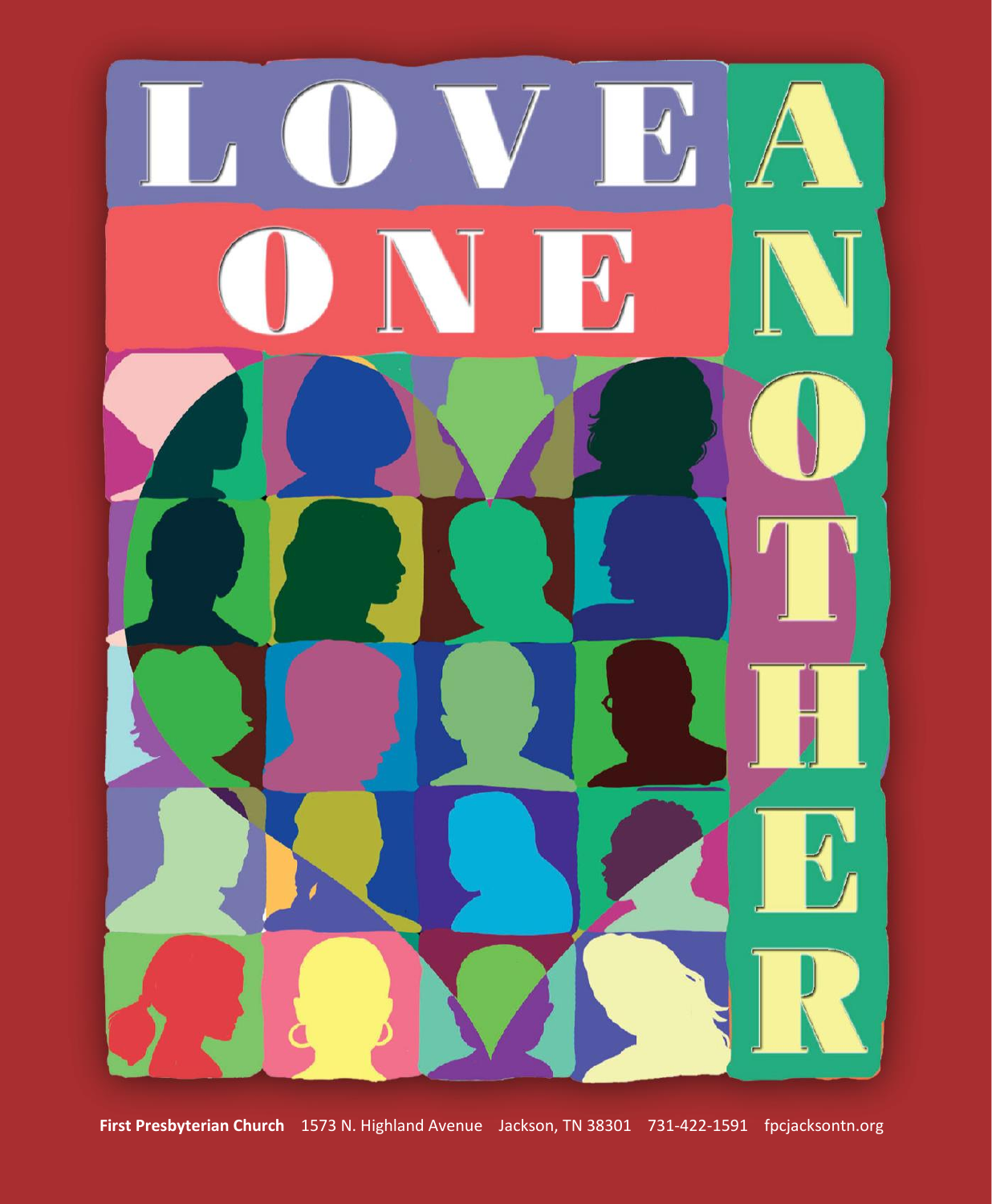# **SECOND SUNDAY AFTER PENTECOST**

**June 19, 2022**

#### **GATHERING**

**PRAYER FOR MEDITATION:** *Almighty God, you sent Jesus, our good shepherd, to gather us together.* May we not wander from his flock, but follow wherever he leads us, listening for his voice and staying near him, until we are safely in your fold, to live with you forever; through Jesus Christ our Lord, who lives and *reigns with you in the unity of the Holy Spirit, one God, now and forever. Amen.* 

## **RINGING OF THE CHIMES**

### **WELCOME + ANNOUNCEMENTS**

| PRELUDE        | <b>Meditation on AMAZING GRACE</b> | Swann |
|----------------|------------------------------------|-------|
|                | Dr. Terry McRoberts                |       |
| <b>INTROIT</b> | Alleluia, Alleluia! Give Thanks    |       |
|                |                                    |       |

Chancel Choir

## **\*CALL TO WORSHIP** *(from Romans 8)**Kathelene White*

| What, then, shall we say in response to the sufferings of our lives?<br>If God is for us, who can be against us?<br>He who did not spare his own Son, but gave him up for us all $-$ will he not also,<br>along with Him, graciously give us all things?<br>Who shall separate us from the love of Christ?<br>Shall trouble or hardship or persecution or famine or nakedness or danger or<br>sword?<br>No, in all these things we are more than conquerors through him who loved us.<br>I am convinced that neither death nor life, neither angels nor demons, neither the<br>present nor the future, nor any powers, neither height nor depth, nor anything else in<br>all creation, will be able to separate us from the love of God that is in Christ Jesus<br>our Lord. |         |  |
|------------------------------------------------------------------------------------------------------------------------------------------------------------------------------------------------------------------------------------------------------------------------------------------------------------------------------------------------------------------------------------------------------------------------------------------------------------------------------------------------------------------------------------------------------------------------------------------------------------------------------------------------------------------------------------------------------------------------------------------------------------------------------|---------|--|
|                                                                                                                                                                                                                                                                                                                                                                                                                                                                                                                                                                                                                                                                                                                                                                              | Leader: |  |
|                                                                                                                                                                                                                                                                                                                                                                                                                                                                                                                                                                                                                                                                                                                                                                              | People: |  |
|                                                                                                                                                                                                                                                                                                                                                                                                                                                                                                                                                                                                                                                                                                                                                                              | Leader: |  |
|                                                                                                                                                                                                                                                                                                                                                                                                                                                                                                                                                                                                                                                                                                                                                                              |         |  |
|                                                                                                                                                                                                                                                                                                                                                                                                                                                                                                                                                                                                                                                                                                                                                                              | People: |  |
|                                                                                                                                                                                                                                                                                                                                                                                                                                                                                                                                                                                                                                                                                                                                                                              | Leader: |  |
|                                                                                                                                                                                                                                                                                                                                                                                                                                                                                                                                                                                                                                                                                                                                                                              | People: |  |
|                                                                                                                                                                                                                                                                                                                                                                                                                                                                                                                                                                                                                                                                                                                                                                              | Leader: |  |
|                                                                                                                                                                                                                                                                                                                                                                                                                                                                                                                                                                                                                                                                                                                                                                              |         |  |

 *ALL: Let us give thanks to the God who has claimed us! Let us worship our Risen Lord!*

**\*HYMN: 19** *God of Great and God of Small* GOD OF GREAT AND GOD OF SMALL

#### **TO PRAISE GOD AND CONFESS OUR SINS**

## **CALL TO CONFESSION** *Rev. John White*

 If we say we have no sin, we deceive ourselves, and the truth is not in us. But if we confess our sins, God who is faithful and just will forgive us our sins and cleanse us from all unrighteousness. In humility and faith, let us confess our sin to God.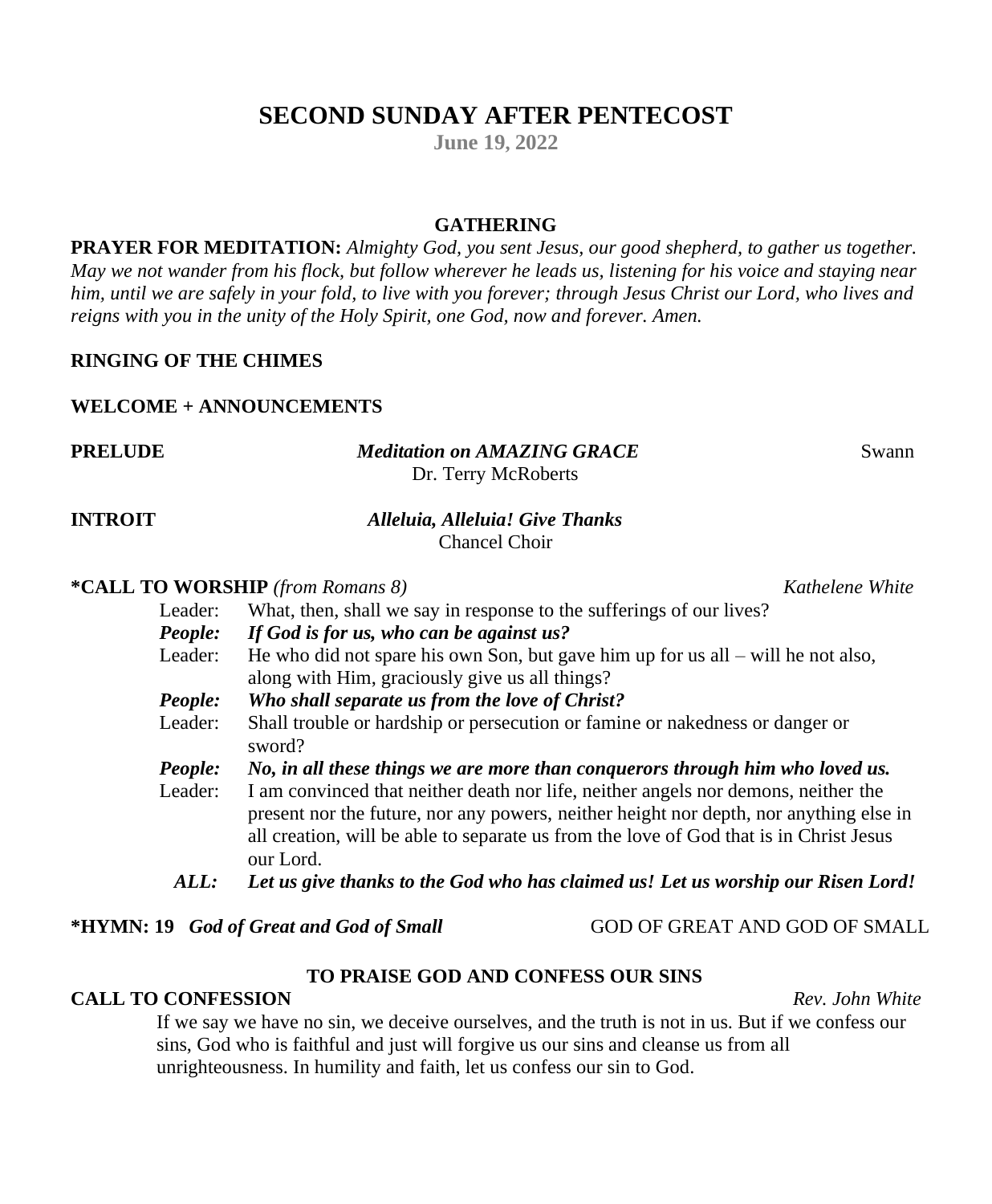#### **PRAYER OF CONFESSION** *(Psalm 51:10-13) Rev. John White*

 Gracious God, our sins are too heavy to carry, too real to hide and too deep to undo. Forgive what our lips tremble to name, what our hearts can no longer bear and what has become for us a consuming fire of judgment. Set us free from a past that we cannot change; open to us a future where we can be changed; and grant us grace to grow more and more in your likeness and image. Help us hear you in the silence. Create in us a clean heart, O God, and renew a right spirit within us. Do not cast us from your presence or take your Holy Spirit from us. Restore to us the joy of your salvation and sustain us with your bountiful Spirit through Jesus Christ, the light of the world. Amen

## **SILENT PRAYERS OF CONFESSION AND REPENTANCE**

|      | <b>ASSURANCE OF FORGIVENESS</b>                                                               | Rev. John White |
|------|-----------------------------------------------------------------------------------------------|-----------------|
|      | Leader: "You are a chosen race, a royal priesthood, a holy nation, God's own people, in order |                 |
|      | that you might proclaim the mighty acts of him who called you out of darkness into            |                 |
|      | his marvelous light. Once you were not a people, but now you are God's people;                |                 |
|      | once you had not received mercy, but now you have received mercy." (I Peter 2:9,10)           |                 |
| ALL: | Thanks be to God! Alleluia! Amen!                                                             |                 |

| *CONGREGATIONAL RESPONSE: (Hymn: 447 We Are Forgiven)                                                                                                                                                                                                                  | WE ARE FORGIVEN                   |
|------------------------------------------------------------------------------------------------------------------------------------------------------------------------------------------------------------------------------------------------------------------------|-----------------------------------|
| *PASSING OF THE PEACE<br>The peace of Jesus Christ be with you.<br>Leader:<br>And, also, with you.<br>ALL:                                                                                                                                                             | Rev. John White                   |
| <b>THE WORD</b>                                                                                                                                                                                                                                                        |                                   |
| TIME WITH THE CHILDREN                                                                                                                                                                                                                                                 | Rev. John White                   |
| <b>SACRAMENT OF BAPTISM, Etta Ann Craig</b> (see insert)<br><b>HYMN: 486</b> Child of Blessing, Child of Promise (stanza 1)<br>Child of blessing, child of promise, baptized with the Spirit's sign,<br>With this water God has sealed you unto love and grace divine. | Rev. John White<br><b>KINGDOM</b> |
| <b>SACRAMENT OF BAPTISM, Greg Blass</b>                                                                                                                                                                                                                                | Rev. John White                   |
| <b>NEW MEMBER</b><br><b>Greg Blass</b> (Baptism and Profession of Faith)<br><b>Carrie Kiser</b> (Reaffirmation of Faith)<br><b>RECEPTION</b><br><b>Blest be the Tie that Binds</b>                                                                                     | Rev. John White                   |
| <b>PRAYERS OF THE PEOPLE AND THE LORD'S PRAYER</b>                                                                                                                                                                                                                     | Rev. John White                   |
| <b>PRAYER FOR ILLUMINATION</b>                                                                                                                                                                                                                                         | Kathelene White                   |